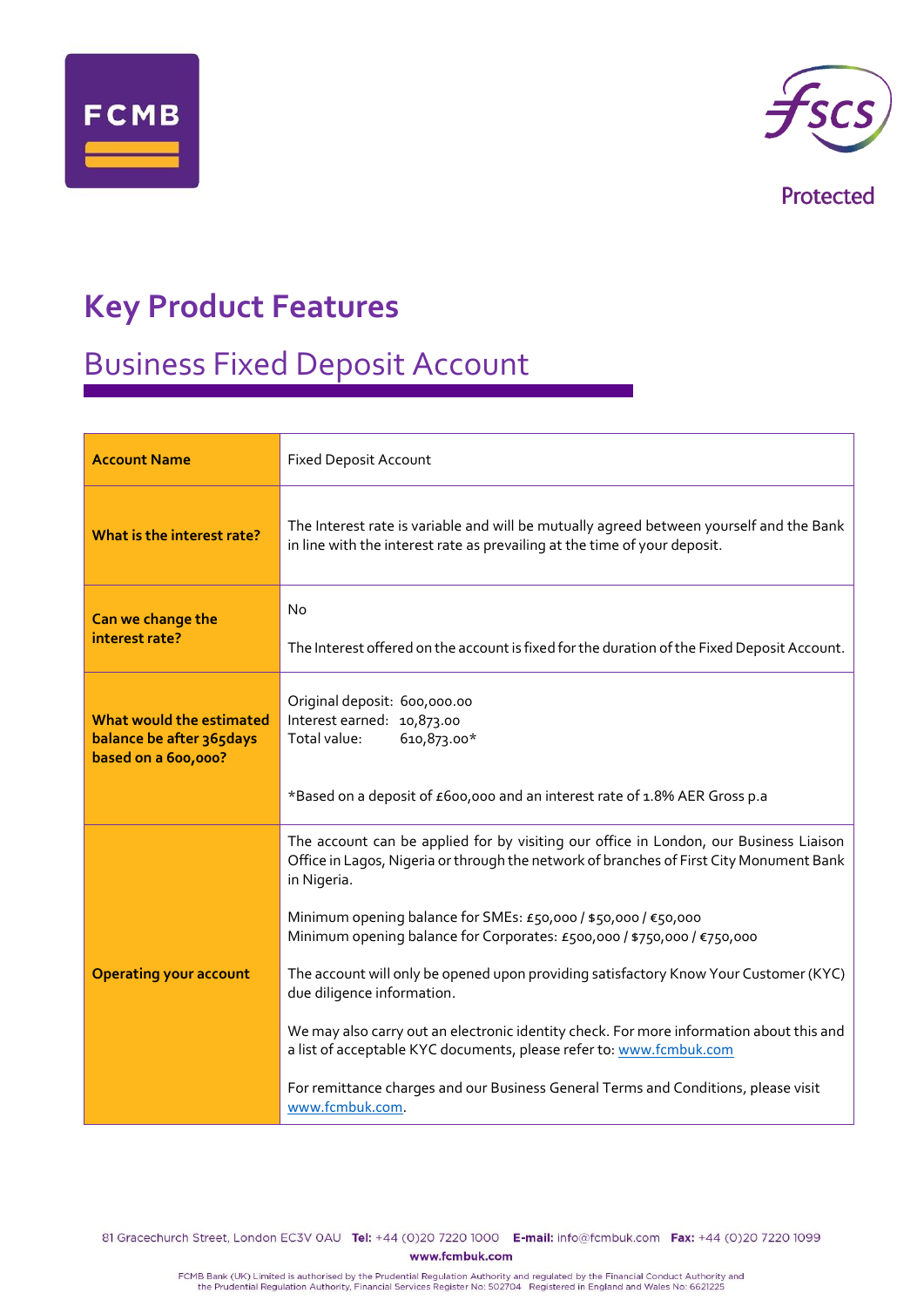| Can I withdraw money?         | Once the account is open, there is a 14-day cancellation period where you will be able to<br>cancel your Fixed Deposit Account and your money will be returned to you.<br>At the end of the term<br>At the end of the term your interest will be credited to your Current Account unless you<br>tell us otherwise.<br>When your Fixed Deposit Account expires, if required, the deposit plus interest<br>automatically can be transferred to a new similar account at the rate being offered at the<br>time your Fixed Deposit Account expires.<br>We will write you and advise you of the rates we will offer you at least 14 days before<br>your account expires. |
|-------------------------------|---------------------------------------------------------------------------------------------------------------------------------------------------------------------------------------------------------------------------------------------------------------------------------------------------------------------------------------------------------------------------------------------------------------------------------------------------------------------------------------------------------------------------------------------------------------------------------------------------------------------------------------------------------------------|
| <b>Additional information</b> | We will not deduct tax from the interest you receive. You are responsible for paying any<br>tax due to HM Revenue and Customs (HMRC). For more information go to gov.uk/apply-<br>tax-free-interest-on-savings.<br>It is however your responsibility to ensure that tax is paid as appropriate in your country<br>of residence. To find out more, visit the HMRC site https://www.qov.uk/income-tax or<br>consult your accountant or tax advisor.                                                                                                                                                                                                                   |

## Further information

| Am I covered by under the<br><b>Financial Services</b><br><b>Compensation Scheme?</b> | If FCMB Bank (UK) Limited goes into default and so cannot repay your savings, the FSCS<br>refunds savings up to £85,000. You won't have to do anything. Find out more in the FSCS<br>information sheet we have sent you (or request another copy by contacting us on the<br>numbers below).<br>The information sheet shows how customers' money is refunded when they save directly<br>with the bank or building society. |
|---------------------------------------------------------------------------------------|---------------------------------------------------------------------------------------------------------------------------------------------------------------------------------------------------------------------------------------------------------------------------------------------------------------------------------------------------------------------------------------------------------------------------|
| What if I change my mind?                                                             | You have a 14-day cooling-off period from when FCMB Bank (UK) Limited receives your<br>initial deposit. If you wish, you may change your mind and close your Fixed Deposit<br>Account within 14 days without notice, charge or loss of interest.                                                                                                                                                                          |
| <b>Additional information</b>                                                         | Our Business General Terms and Conditions apply. These can be viewed through our<br>website at http://www.fcmbuk.com/.<br>Notification of interest rate changes will be provided in accordance with our terms and<br>conditions                                                                                                                                                                                           |

81 Gracechurch Street, London EC3V 0AU Tel: +44 (0)20 7220 1000 E-mail: info@fcmbuk.com Fax: +44 (0)20 7220 1099 www.fcmbuk.com